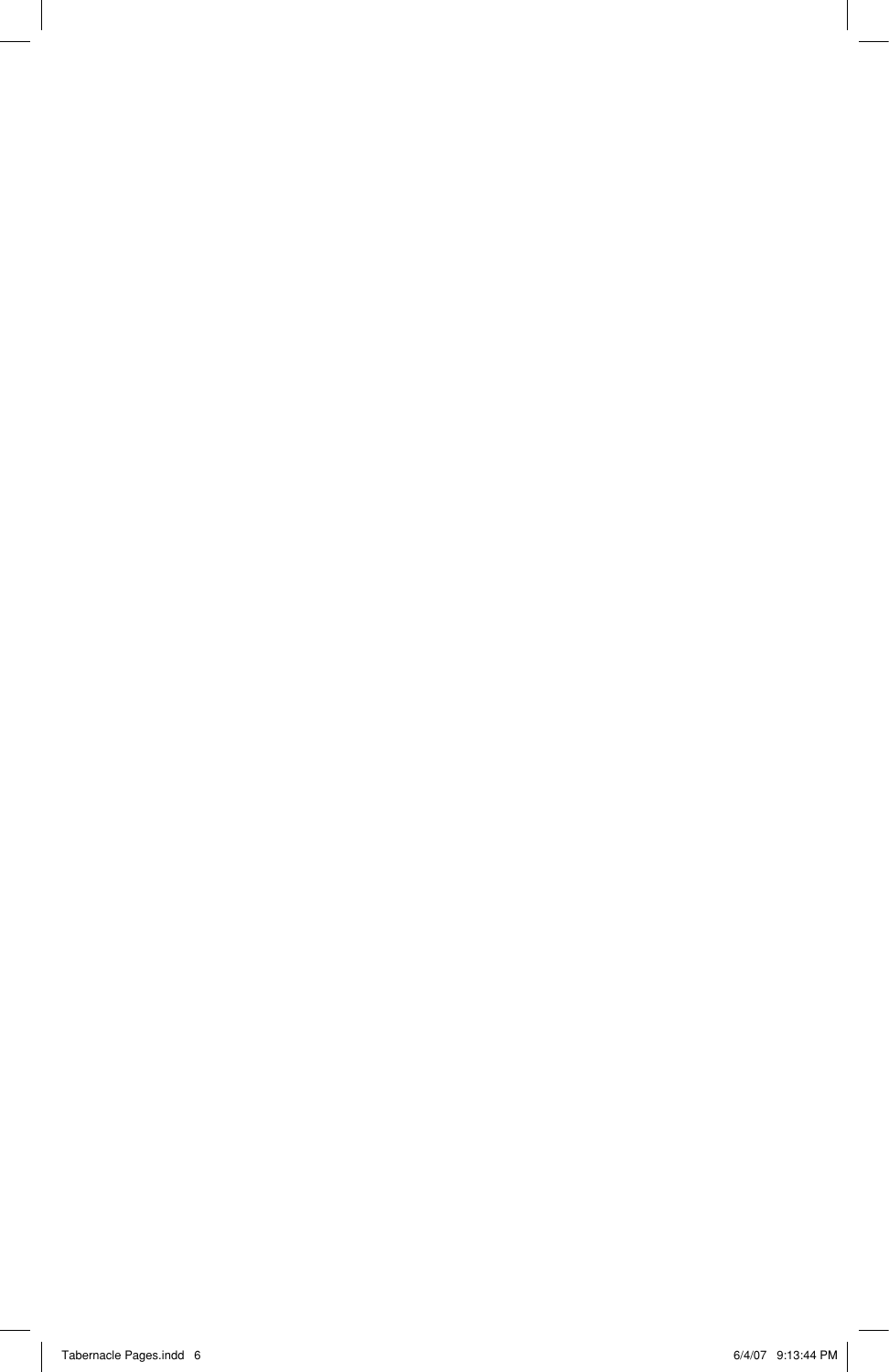

# **CONTENTS**

| N. B. Hardeman, 1960                                                                          |
|-----------------------------------------------------------------------------------------------|
| SERMONS                                                                                       |
| Thomas H. Holland                                                                             |
| The Life and Times of N. B. Hardeman, Part One 25<br><b>Garland Elkins</b>                    |
| Winford Claiborne                                                                             |
| B. J. Clarke                                                                                  |
| <b>Winford Claiborne</b>                                                                      |
| God's Foolishness Versus Man's Wisdom 67<br>James W. Watkins                                  |
| The Life and Times of N. B. Hardeman, Part Two 73<br><b>Garland Elkins</b>                    |
| James W. Watkins                                                                              |
| Thomas H. Holland                                                                             |
| B. J. Clarke                                                                                  |
| Jim Dearman                                                                                   |
| N. B. Hardeman, 1952                                                                          |
| N. B. Hardeman:<br>The Man, the Moment, and the Message. $\ldots \ldots \ldots \ldots \ldots$ |

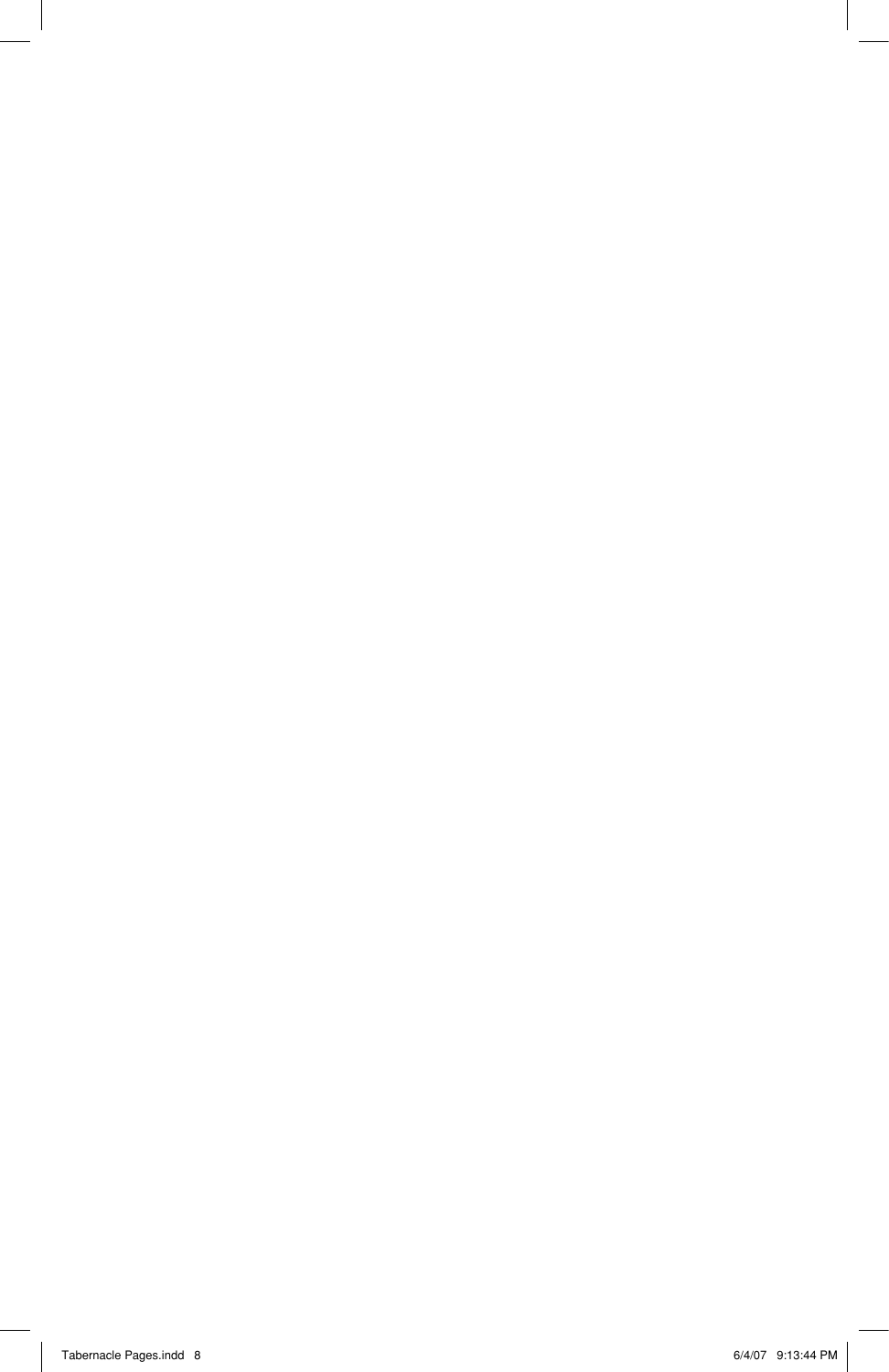## SPEAKERS



### **Winford Claiborne**

A native of Sumner County, Tennessee, Winford Claiborne has been an international voice for Christ since 1995 on the International Gospel Hour radio program, under the direction of West Fayetteville Church of Christ in Fayetteville, Tennessee.

Among the colleges he has attended are Freed-Hardeman University and Harding Graduate School. Freed-Hardeman later awarded him an honorary doctorate.

Winford has taught high school in four states and served as president of Georgia Christian School in Valdosta. He also taught Bible at Freed-Hardeman University for fourteen years and directed its lectureship for eleven years. He has worked with churches in four states.

Winford has two sons and three grandchildren. Since the death of Molly, his beloved wife of fifty-two years, Winford has continued his work for Christ. He lives in Fayetteville, Tennessee.



#### **B. J. Clarke**

Bradley Joseph (B. J.) Clarke, a native of Illinois, delivered his first sermon at the age of nine. Upon graduating high school in 1979, he entered Freed-Hardeman College and received a degree in Bible. He later received a master's degree in New Testament Text from Freed-Hardeman. In the late '80s, he served as an adjunct faculty member at East Tennessee

School of Preaching and Missions.

B. J. has served churches in east Tennessee and north Mississippi. He will terminate his work with the Southaven church in August 2007 to work with Memphis School of Preaching and Gospel Broadcasting Network. He will continue to conduct gospel meetings.

B. J. and his wife Tamela have three children.

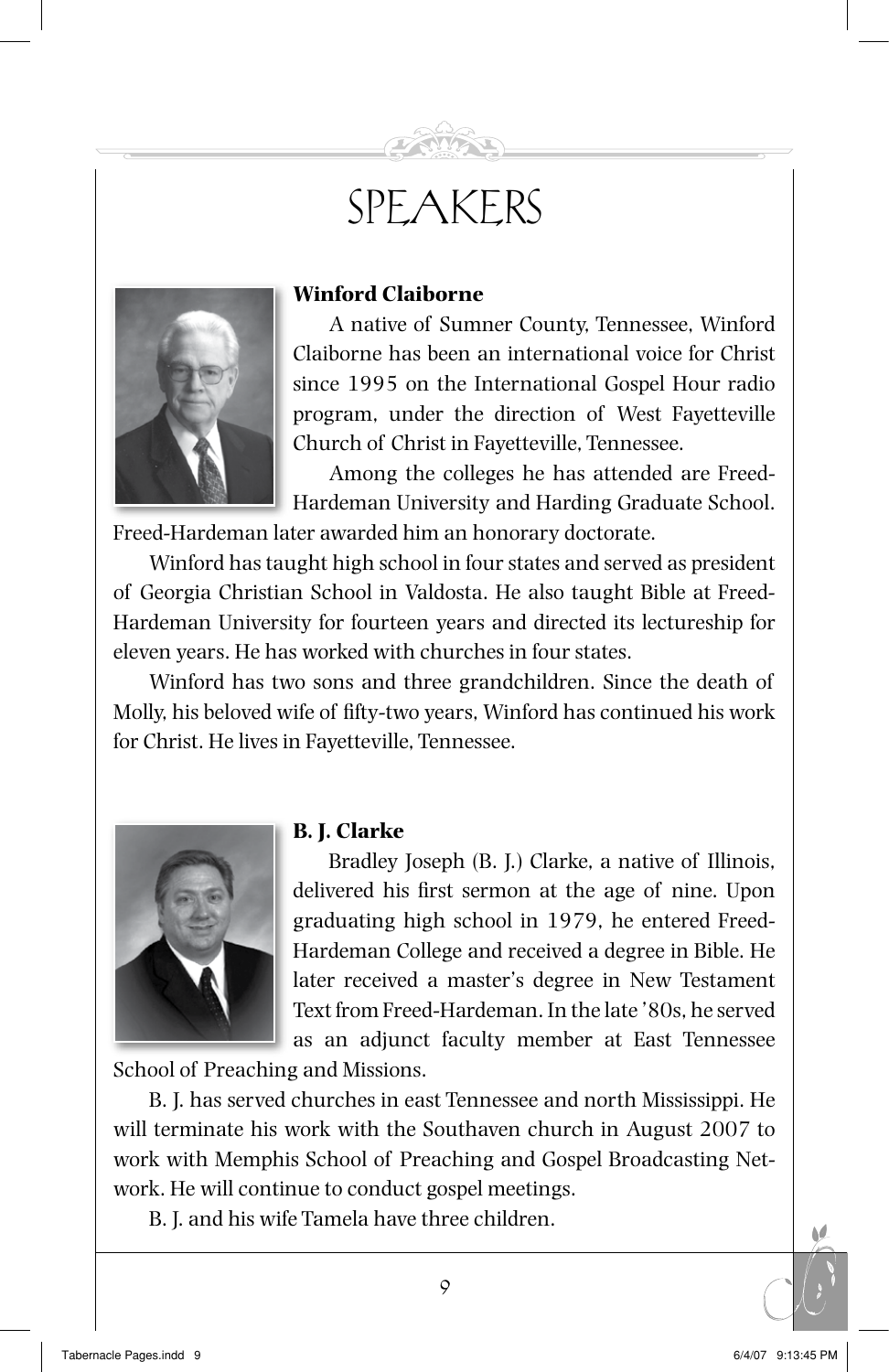

#### **Jim Dearman**

Jim Dearman, native of Smithville, Tennessee, is the program director of the Gospel Broadcasting Network. He earned his communications degree from the University of Tennessee, then a master's from Regions University. He has preached for thirty-three years in Alabama, Tennessee, and Texas. He also directed the Malaysia School of Preaching.

Jim began the *Sound Words* radio program in 1976. It later expanded and became the *Truth for the World* media mission work, for which he served as director of broadcasting.

Jim and his wife Janis have three children and nine grandchildren. The Dearmans are members of the Highland Church of Christ in Dalton, Georgia.



#### **Garland Elkins**

Tennessee native, Garland Elkins, is head of public relations at the Memphis School of Preaching where he serves as a faculty member. For more than fifteen years, he was the Associate Editor of *The Spiritual Sword*; now he co-edits the *Yokefellow* journal and writes tracts and articles for various publications. In 1984, he appeared on the Phil Donahue Show in de-

fense of biblical teaching on church discipline. He has worked as the local preacher for churches in Tennessee and Virginia. He preaches in gospel meeting and speaks at lectureship in several states each year.

Garland and his wife Corrine live in Memphis, Tennessee.

۵۵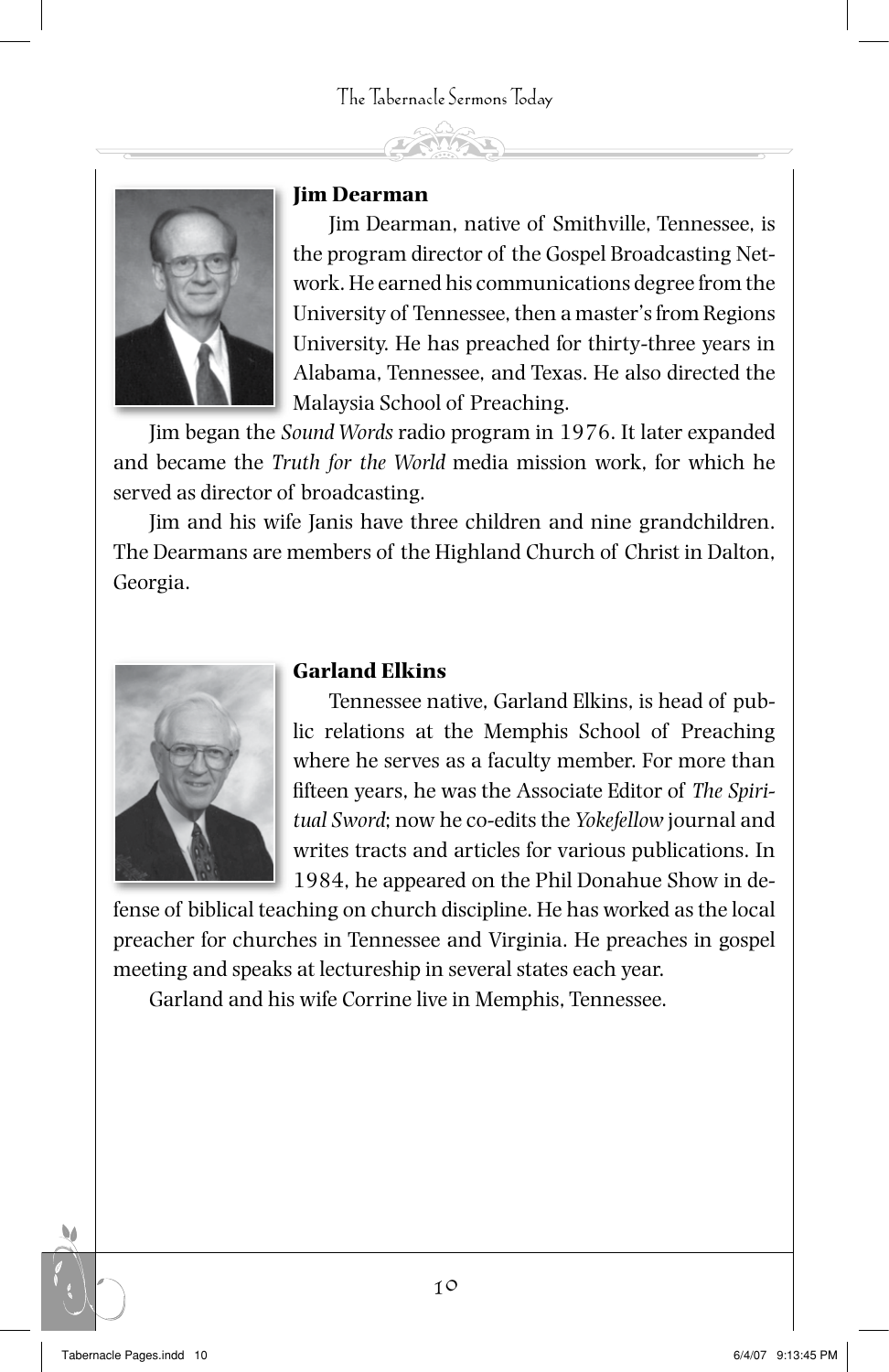#### Authors



#### **Thomas H. Holland**

Thomas H. Holland, a native of north Alabama, began preaching in 1950. He attended college at Freed-Hardeman, David Lipscomb, and Abilene. He received his Ph.D. from Illinois University. He has served as an instructor at Freed-Hardeman and David Lipscomb. He has served churches in Tennessee, Texas, Illinois, and Wisconsin. For sixteen years, he

served as pulpit minister at Crieve Hall in Nashville. Tom presently preaches for Riggs Church of Christ in College Grove, Tennessee, and is a regular speaker on Gospel Broadcasting Network.

Tom is a prolific author, having written books on homiletics, doctrinal subjects, poetry, and humor. He has written more than fifty songs and has edited two songbooks. He is co-founder of the Diana singing and Columbia Bible Institute.

Tom is the father of two daughters and three sons and has seven grandchildren.



#### **James W. Watkins**

James Watkins is a native of Summerville, Georgia. After a stint in the Navy he married Foye Dooley in 1948. The young couple obeyed the gospel and brother Watkins enrolled in Montgomery Bible College, later continuing his education at Southern Christian University. He has served congregations in Alabama, Georgia, and Tennessee.

In 1997 brother Watkins became host of a new national television program, *Preaching the Gospel*. That work continues.

The Watkins reside in Lewisburg, Tennessee.

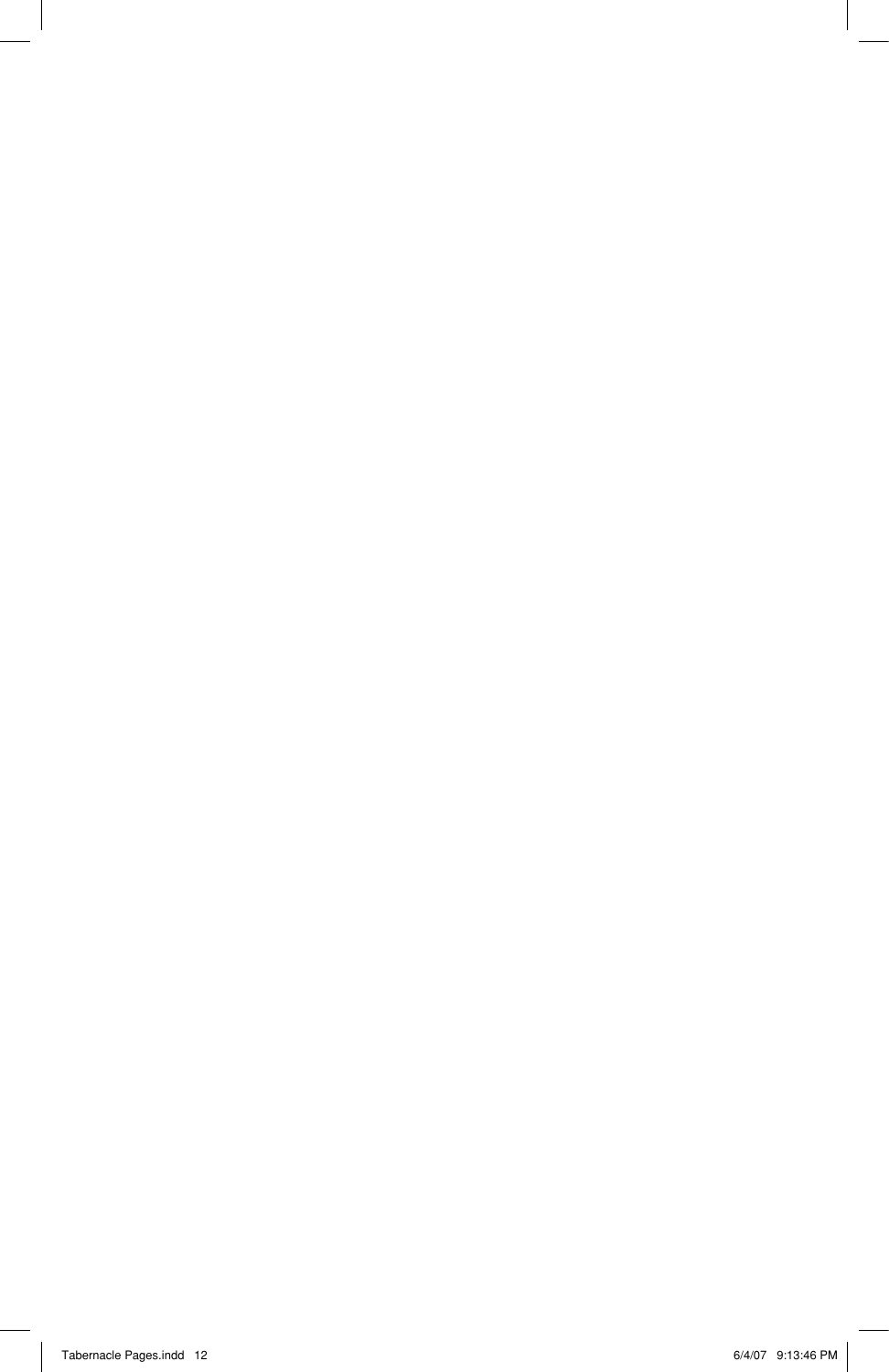## INTRODUCTION

The United States in 1922 was on the brink of the Modern Age, with radios, automobiles, and talking films soon to be staples of society. The greatest event of that era among churches of Christ also transpired the first of N. B. Hardeman's famous series of lessons, the "Tabernacle Sermons." Having drawn thousands of listeners and tens of thousands of readers—the sermons were published in Nashville's newspapers brother Hardeman's lessons were destined to become a part of the memories, libraries, and awareness of most New Testament Christians.

The United States in 2007 is well into a new millennium and the Age of Technology. Once again, a great occasion in the history of the Lord's church transpires as the Gospel Broadcasting Network airs across the nation via live satellite television—a revisiting of Hardeman's great lessons. The non-biblical history of the churches of Christ will record "GBN at the Ryman—the Tabernacle Sermons Today," July 1–3, 2007, as an occasion of significance, much like the original "Tabernacle Sermons."

The original "Tabernacle Sermons" called souls by the thousands back to the truth, the soul-saving message of the gospel. GBN's "Tabernacle Sermons Today" broadcasts the same penetrating, soul-preservingmessage from God to countless souls across a nation where not only the population, but immorality and spiritual ignorance are burgeoning. Salvation of souls, purely and simply, was the intent of N. B. Hardeman and those who disseminated the original lessons. It is also the intent of the elders of the Highland Church of Christ and the staff of the Gospel Broadcasting Network who produce "GBN at the Ryman—the Tabernacle Sermons Today."

The purpose of the elders of the Highland Church of Christ in Dalton, Georgia, in establishing and developing the work of Gospel Broadcasting Network, is the edification of Christians, the enlightenment of non-Christians, the encouragement of godliness, and the expansion of the borders of the Lord's kingdom. May God bless us in these efforts and

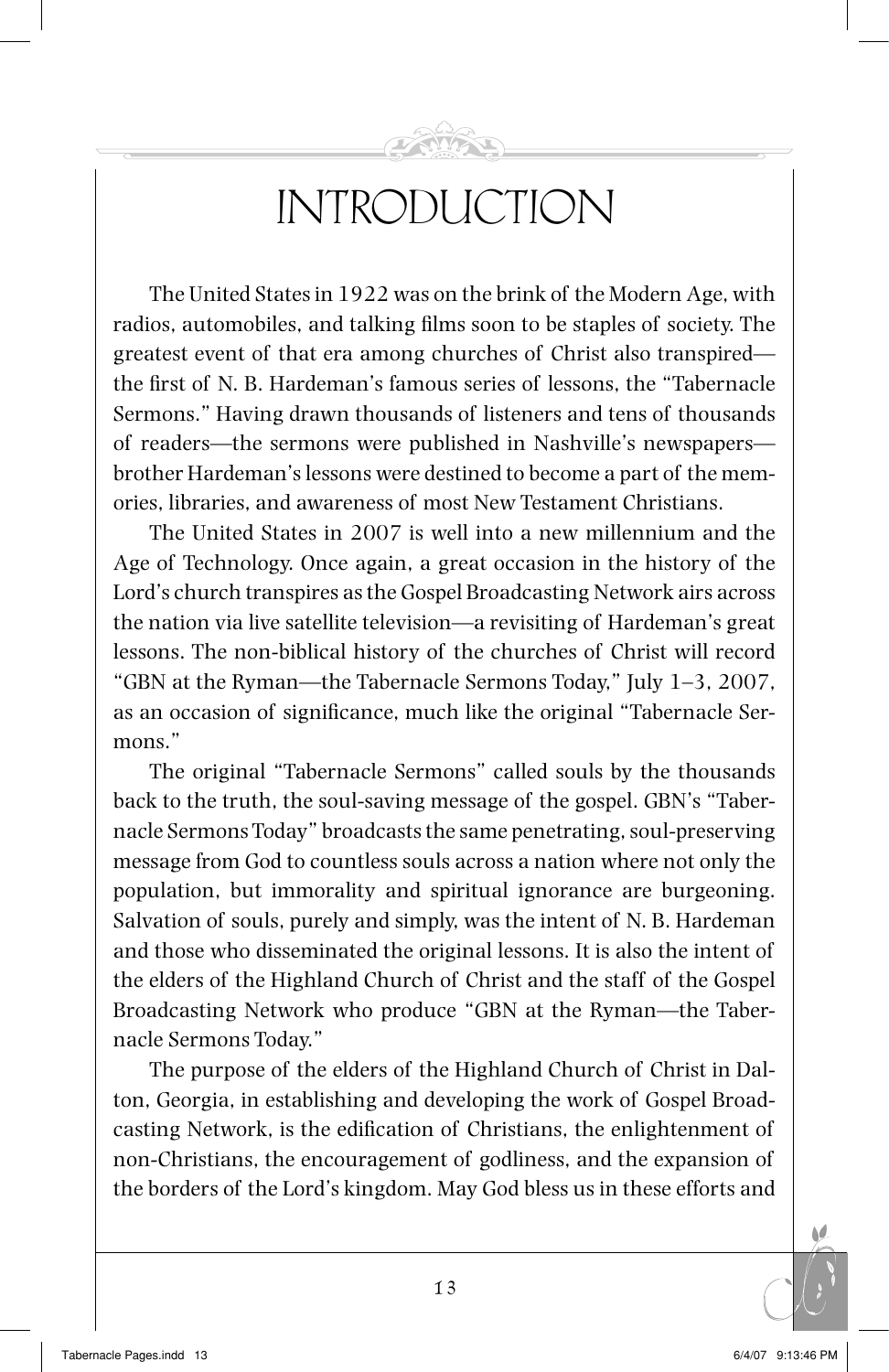The Tabernacle Sermons Today

bless all such endeavors that seek to bring glory and honor to our God and Father in heaven.

Barry Gilreath, Sr., for the elders of the Highland Church of Christ and for the Management Team of the Gospel Broadcasting Network

#### **Elders Management Team**

Jimmy Woods

Skip McNutt Barry Gilreath, Sr., Executive Director Robert Moreau Jim Dearman, Program Director Barry Gilreath, Jr. Mike Hixson, Assistant Program Director Barry Gilreath, Sr. Gary McDade, Director of Development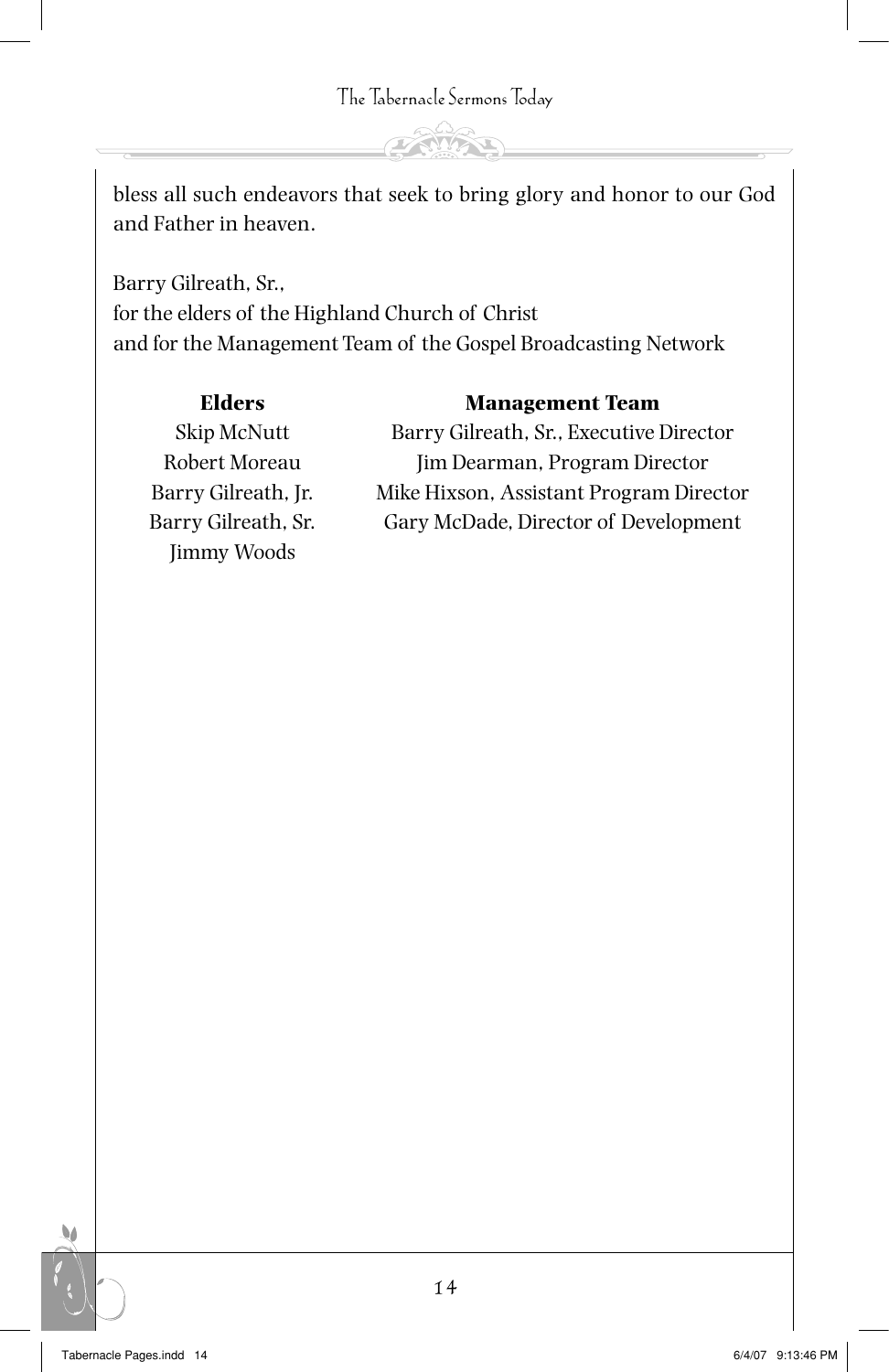### PRAYER

Almighty God, Our heavenly Father, Thou who art the framer of our bodies and the giver of our spirit. Thou madest man a little lower than the angels and hast crowned him with Glory and Honor. Here he bears the impress of divinity upon his brow and the stamp of God's image upon his heart. We acknowledge our superiority over all created things and we assume our responsibility to thee. Thou hast been good and great toward us and we call upon all within us to thank thee. We thank thee, Lord, for friends and for our loved ones—for kindred hearts and congenial spirits for life with its joys and even for its sorrows. We pray, at this hour, for all men every where and in every condition of life.

We know there are many with heavy burdens and broken hearts. Suit unto them that which will be for their good and thy glory. Bless our friends and even our enemies. Over rule the wickedness of men to thy praise. Be with him who will speak to us today. May he speak as the oracles direct and may we hear in view of vast eternity. As we grow older, may we grow better.

"Cast us not off in the time of old age: forsake us not when our strength faileth." Ever walk along beside us unto the end of the way and, finally, grant that we may pass through glory's morning gate to walk in Paradise. We ask all in the name of Christ. Amen.

—N. B. Hardeman, 1960

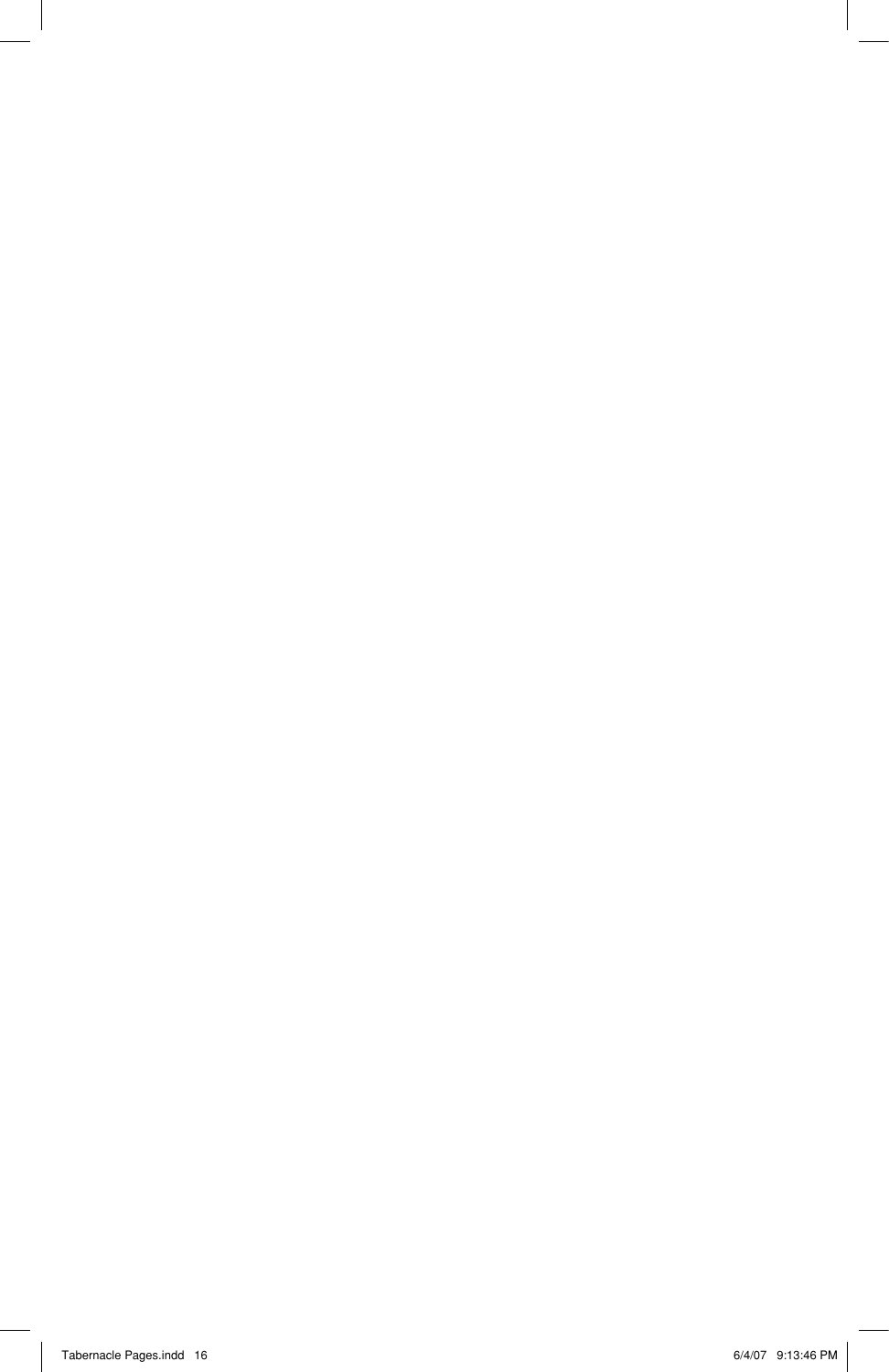

Repentance

g

### Thomas H. Holland

One of the last things that Jesus did before he left this earth was the giving of a charge or commission to his apostles. The Lord said,

Thus it is written, and thus it was necessary for the Christ to suffer and to rise from the dead the third day, and that repentance and remission of sins should be preached in His name to all nations, beginning at Jerusalem (Luke 24:46–47 nkjv).

In preaching repentance we are following the Lord's directive. The late and lamented N. B. Hardeman said that repentance "is a duty imposed upon all mankind. It is a plain command of God. It is universal in its application, and no man can refuse it and escape the responsibility that must come upon him."1

As we examine this vital subject—a subject just as important as when the Lord commanded it, the apostles declared it, and N. B. Hardeman effectively proclaimed it in 1922—we will consider the emphasis, the explanation, and the identification of what repentance is and who needs to respond to the Lord's command.

#### **Respect for the Emphasis**

The voice of John the Baptist broke the "silence" that had lasted from the day of Malachi—some four hundred years—and the message that

<sup>1.</sup> N. B. Hardeman, *Hardeman's Tabernacle Sermons*, Vol. I (Henderson, TN: Freed-Hardeman University, 1990), 197.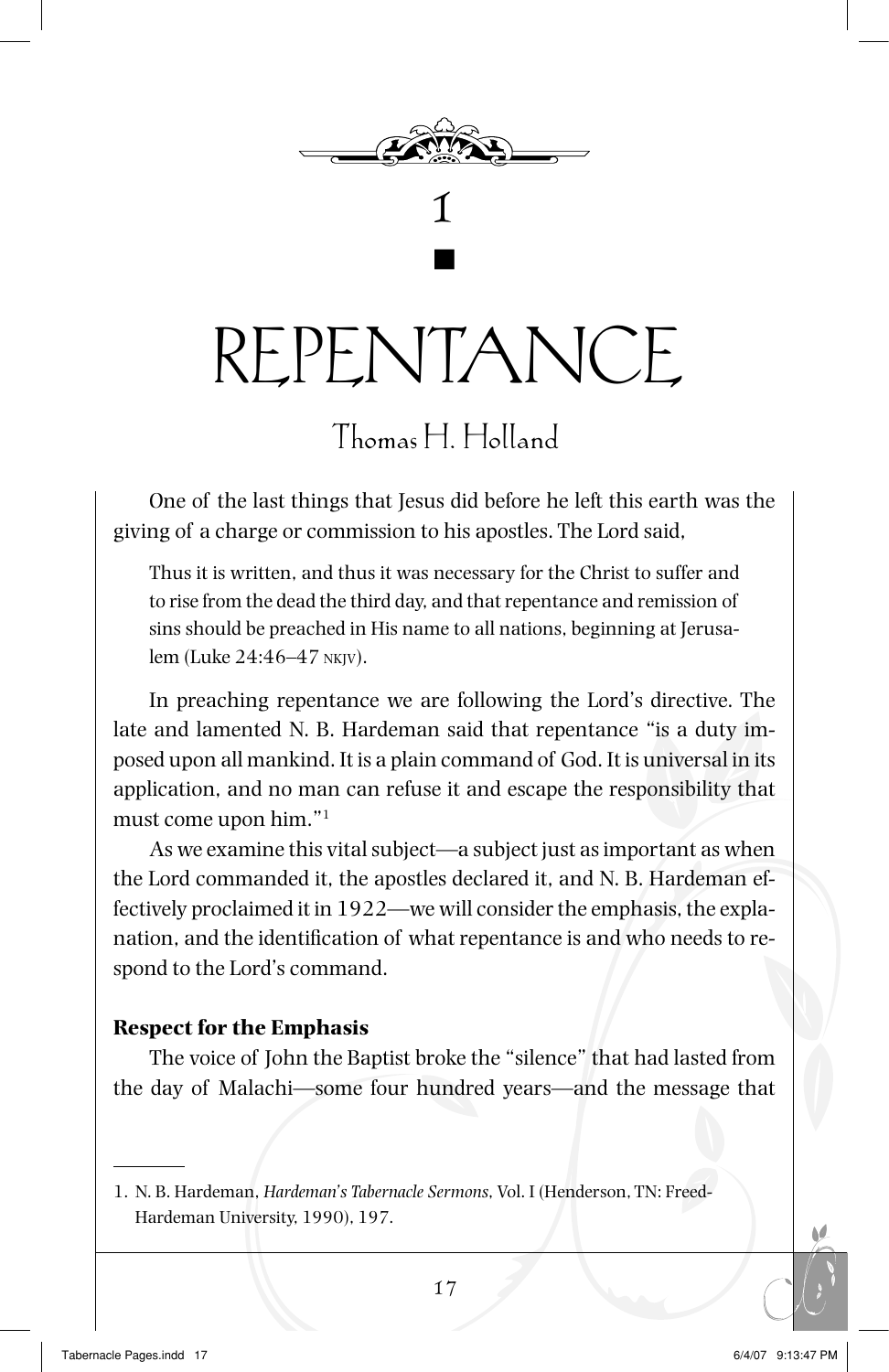broke the silence was: "Repent, for the kingdom of heaven is at hand!" (Matthew 3:2 nkjv).

Jesus began his public ministry in Galilee by declaring, "Repent, for the kingdom of heaven is at hand" (Matthew 4:17 nkjv). The Savior concluded his ministry in Galilee by rebuking "the cities in which most of His mighty works had been done, because they did not repent" (Matthew 11:20 nkjv).

In some of his parables Jesus emphasized the importance of repentance. The shepherd who left the ninety-nine sheep and searched for a lost sheep was indeed happy when the one lost sheep was found. The Savior made the application of the parable: "I say to you that likewise there will be more joy in heaven over one sinner who repents than over ninety-nine just persons who need no repentance" (Luke 15:7 nkjv).

The next parable concerned a woman who found one of her ten coins she had lost and, like the shepherd who found his lost sheep, she called her friends and neighbors together to rejoice with her. Jesus then explained this parable: "Likewise, I say unto you, there is joy in the presence of the angels of God over one sinner who repents" (Luke 15:10 nkjv).

The Lord both preached repentance and commanded his apostles to preach repentance "to all nations" (Luke 24:47 nkjv).

When one examines the preaching of the apostles, he observes that they did what Jesus had charged them to do. Peter preached repentance in Jerusalem (Acts 2:38; 3:19). Paul preached repentance to the people in Athens (Acts 17:30–31). Peter told a baptized believer who had erred from the truth to repent and pray for forgiveness (Acts 8:22).

In his second epistle, the apostle Peter declared that sinful people have a choice: repent or perish (2 Peter 3:9). God's desire is for people to repent.

Not only do people who by living in a world of sin have an acute need to repent, people in the Lord's church who give in to the devil's temptations need to repent. When the Holy Spirit authored letters to the seven churches of Asia, five of the seven had problems that called for repentance.